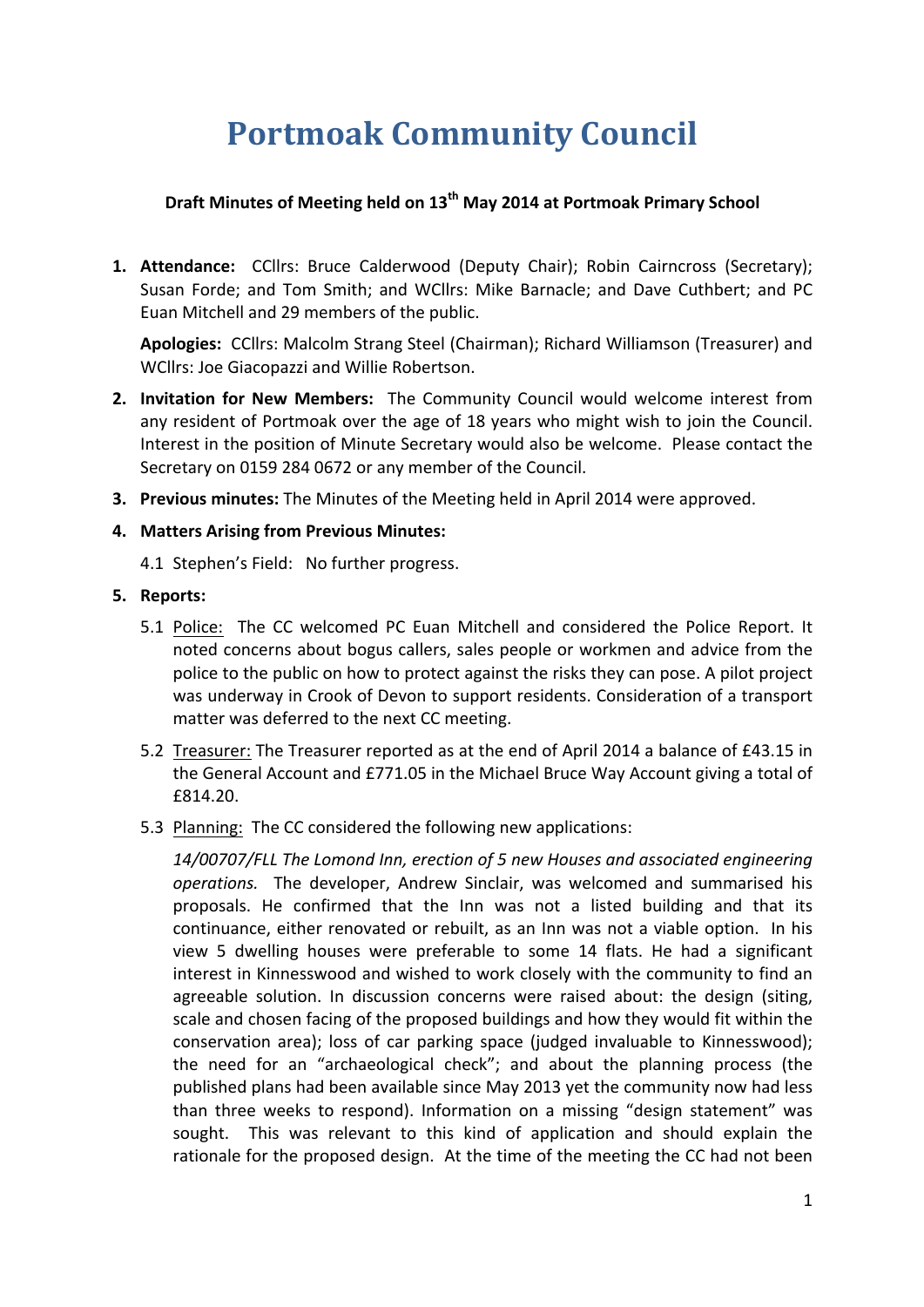informed of the application. It would review its position in light of comments made and, while it had not been successful in securing a P&KC conservation officer to inform the discussion, it would now pursue the "design statement" with P&KC.

14/00587/IPL Findatie Farm, erection of 16 holiday lodges. There was some regret at the loss of an unspoiled field in a prime setting. The CC would not object to this application but would seek assurances that a full and comprehensive landscape plan would fully screen both the north and south boundaries of the site. It strongly supported the requirement of Perth and Kinross Heritage Trust for a field-based archaeological survey in advance any work on the site.

*14/00607/FLL Levenmouth Farm, demolition of old farm house and erection of two one and half storey dwelling houses.* The CC would object to the application which was *de facto* for two and not for one and half storey houses. In discussion there was concern that there was a risk of piece-meal development in a sensitive site close to the Nature Reserve and Heritage Trail and that the site represented a significant flood risk. Lastly it was recognised that this application provided an opportunity to press once more for the path from the B920 through Levenmouth to the Heritge Trail.

*14/00586/FLL Strathview, Leslie Road Scotlandwell, alterations and extension.* The CC will make no comment.

These were the unanimous decision of the CC.

Progress with applications The CC noted the following:

*14/000153/FLL footpath Easter to Wester Balgedie.*  This was a significant achievement and was now complete. The CC thanked TRACKS, Perth and Kinross Council, funders and land owners and in particular George Lawrie - all of whom had made the project happen.

*14/00518/FLL 22 Whitecraigs, Kinnesswood - erection of single story extension* (Application approved); and

*14/00271/FLL Langayre, Pittendreich - extension of dwellinghouse* (Application approved)*.*

14/00200/FLL Caol Isla, Back Dykes Road, Kinnesswood - erection of a new dwelling *house* (Application withdrawn).

*Developer contributions.* The CC continues to seek progress with P&KC's commitment to introduce transparency into the arrangements for all developer contributions. 

*Tayplan* The planning cycle had commenced once more. Comments on the Main Issues Report of Tayplan are sought. The CC would consider how to respond.

5.4 Roads: CCllr Bruce Calderwood presented an updated "Roads Report". In particular he noted that the CC had written to P&KC in light of recent accidents seeking a review of the safety provision on the stretch of road between Scotlandwell and Auchmuirbridge and at least restricted speed to beyond West Bowhouse. WCClrs Cuthbert and Barnacle agreed to pursue this. A wider discussion explored different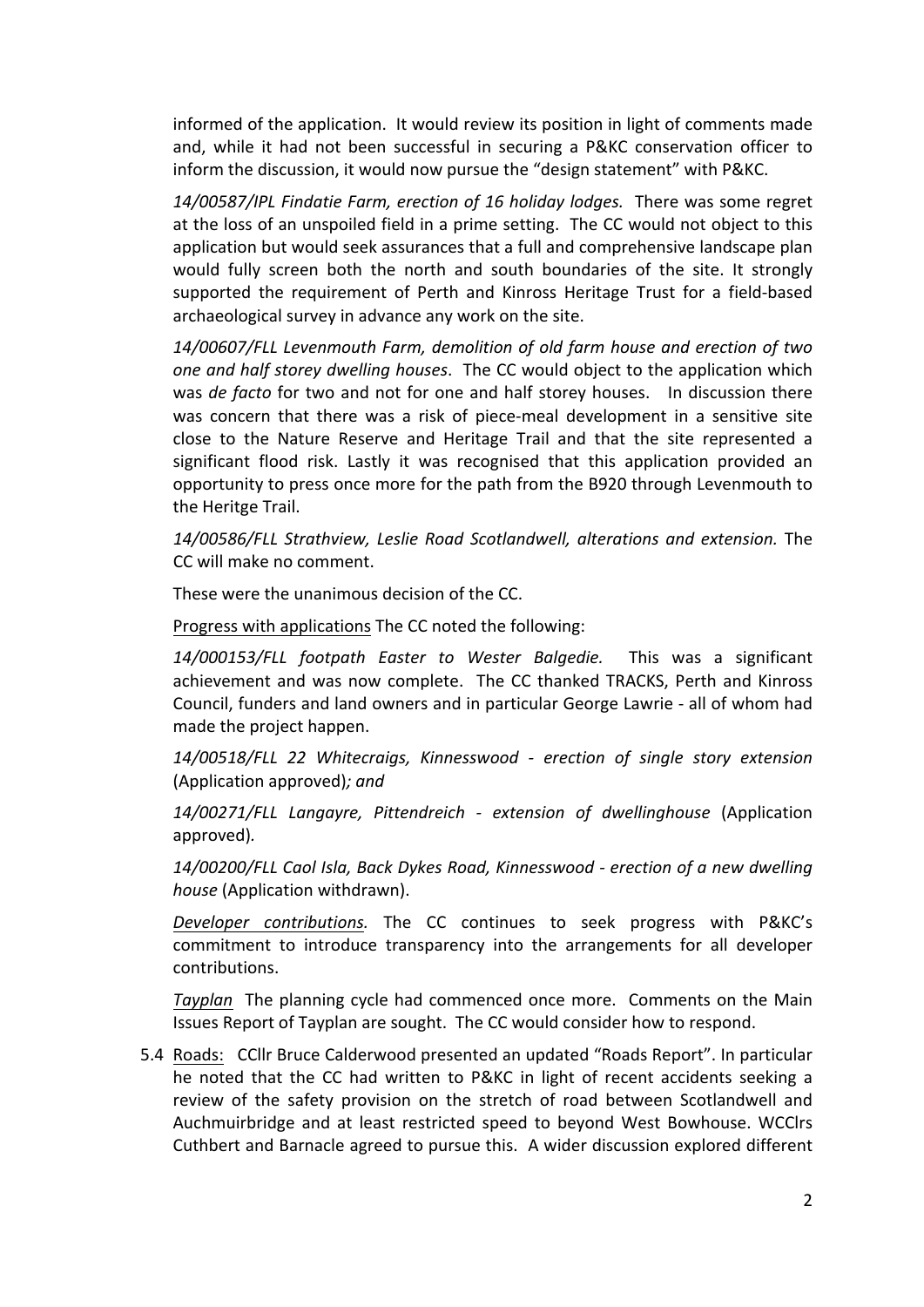strategies for reducing HGV usage of and for modifying and enforcing speed limits on the A911.

5.5 Paths: CCllr Tom Smith reported that the "Paths Group" had completed a comprehensive assessment of Portmoak Paths and had set its priorities. In the first instance it would look to maintain the upper reaches of the Michael Bruce Way. While some work could be undertaken by volunteers other work would require contractors. The CC agreed to support an application to the Community Environment Challenge Fund which could, if successful, provide the resources to allow work to proceed.

# **6. Ward Cllr Reports:**

**WCIIr Mike Barnacle** confirmed that the 2014 Local Development Plan was now formally adopted and was being applied. He encouraged participation in the P&KC programme to develop revised landscape designations to replace the old AGLVs through revised supplementary guidance.

**WCIIr D Cuthbert** confirmed that there was much planning activity and that Kinross town would grow significantly. There was support for his concern that car parking provision within the town would be compromised.

# **7.** Matters previously notified to the Secretary plus matters raised from the floor:

7.1 Royal Mail Post Box at Kinnesswood. The CC would contact Royal Mail seeking a replacement post box in Kinnesswood.

# **8. AOCB:**

None.

# **9.** Date of next meeting:

The next meeting of Portmoak Community Council will be held at **7.00pm, on Tuesday** 10<sup>th</sup> June 2014, at Portmoak School.

The Chairman thanked everyone for their attendance, and the Meeting closed at 9.00 pm.

# **www.portmoak.org**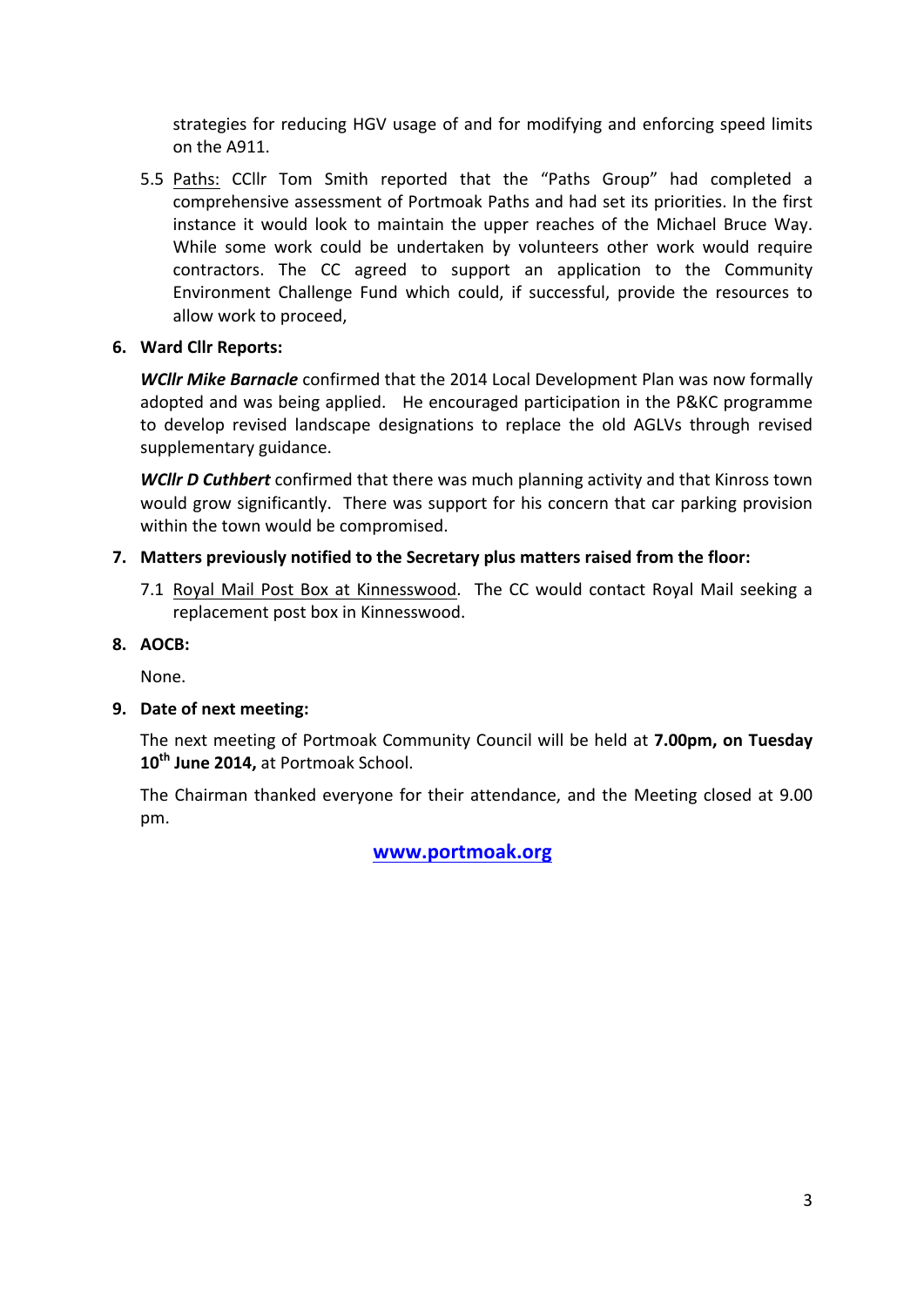# **Portmoak Community Council**

# **Chairman's Report to 2014 AGM**

I must begin my report by paying tribute to my predecessor, Malcolm Parkin, whom ill health compelled to retire last August. Malcolm chaired us with a light and friendly touch and we shall miss his wise counsel and the benefit of his wide range of contacts in many spheres.

Since Malcolm's retirement we have been a council of six, our minimum. That gives us the opportunity to take on up to three more and we would very much like to do so to spread the load. Please let us know if you are interested in the role. If you are under sixty so much the hetter!

It has been a year of worrying away at long standing problems and I am glad to say that we have made some progress. The first advance is the construction of the inter - Balgedie path, now almost finished. We plan to have an official opening (anything the Heritage Trail can do we can do just as well!) soon. Our thanks for making this happen go to our funders, SUSTRANS, SITA Trust and PKC principally, to TRACKS and particularly George Lawrie for coordinating the project and to Robin Cairncross for his worrying of those bodies to make sure that the whole project did happen.

Bruce Calderwood has taken on roads issues in a methodical way and has made progress; at last we have warning signs back on the New Gullet bridge, a sign for Scotlandwell's gardening award and the imminent replacement of the dead cats eyes in the A911 with live ones. There are bigger issues in hand. It is apparent that PKC are not fully informed as to the number of accidents that take place on the A911, and consequently their decisions are based on inaccurate information. We are pressing for an extension of a speed limit along the Leslie road at least as far as West Bowhouse, where this is a particular problem. We are also pressing for some form of deterrence for HGVs wishing to use the A911 as a through route from the M90 to Glenrothes and beyond. In the very long term it would help if the A911 were to be downgraded.

Tom Smith has formed a paths group and has been listing priorities for action. It is apparent that if any action needs to be taken in respect of a core path or right of way it will have to be done locally; so Tom is looking for volunteers, road building experience an advantage!

Planning matters, as usual, have taken up a good deal of time. For most of the year it has been a question of trying to ensure that planning conditions of interest to the community are observed. PKC seem very reluctant to enforce their own conditions and it is a frustrating business. We can however look forward to a path between the centre of the Wellside development and the Green and safe sightlines at the entrance to Kilmagadwood; and we are determined that the developer contribution specifically for Portmoak school should end up in the right hands. It has been noticeable that the number of planning applications for new buildings has increased since the New Year and there are others in the pipeline such as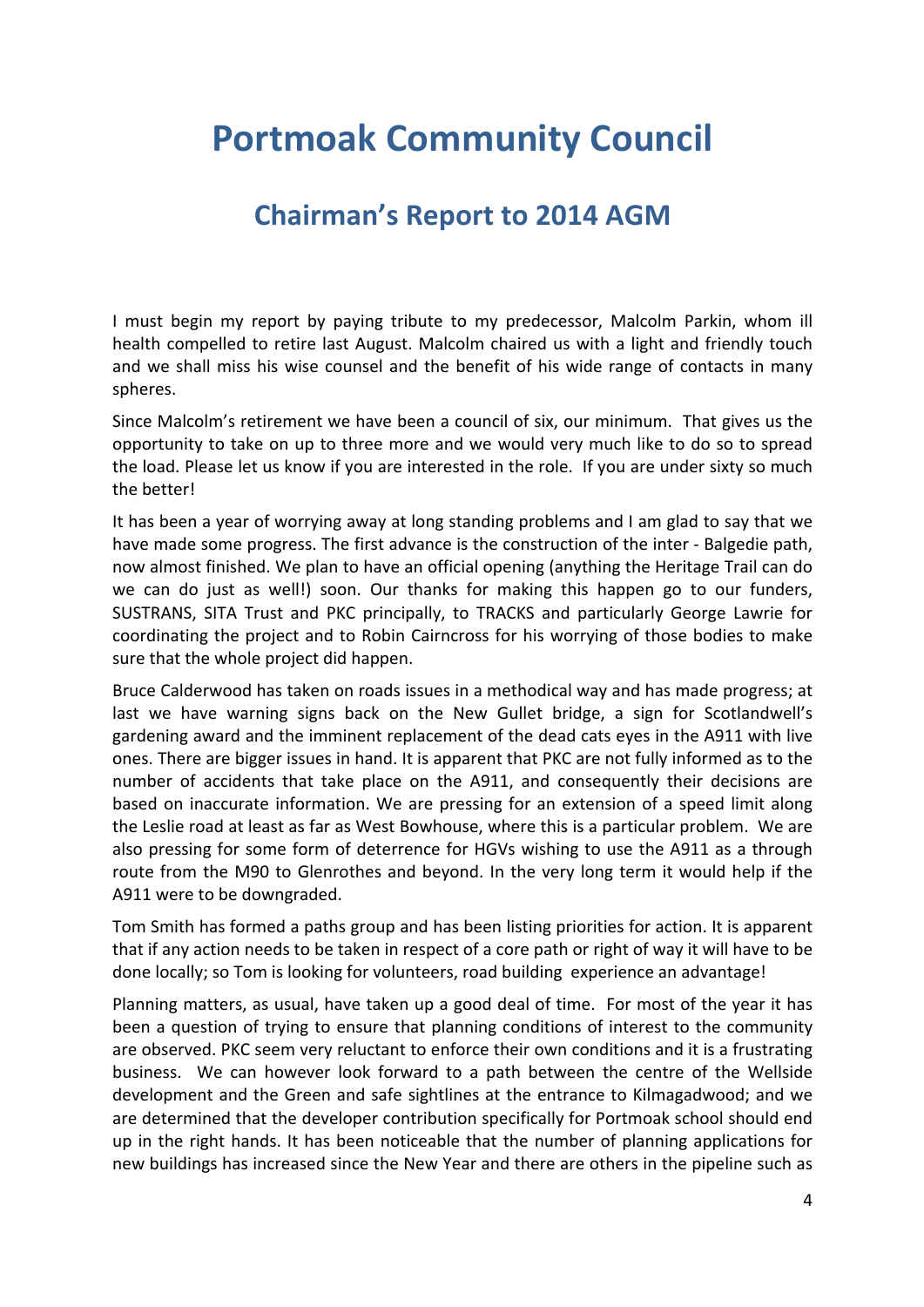the proposals for redevelopment of the Lomond Inn and Wester Balgedie steading as well as the zoning in the development plan of a field for a 30 house development on the edge of Scotlandwell. It promises to be a busy planning year.

There are two other issues I should mention. First there have been two planning applications for wind farms on the south side of the Cleish Hills. Both developers propose to set aside money for affected communities and we are trying to make sure that Portmoak is on the list of beneficiaries. One application has been refused, but may be appealed, and the other (to which the CC has objected) is still sub judice. If there is no development there will of course be no community fund. Second is the question of Stephens' field. Stephens are unwilling to transfer the field to us until their Whitecraigs development is finished; it looks as if they only have one plot left to sell, so watch this space; we may soon be looking for volunteers to look after the ground.

Lastly I must thank my fellow Councillors (which includes the ward councillors who are ex officio CC members) for their help and support. It would not be invidious to single out for particular thanks Dick Williamson, our treasurer, for keeping the books straight and Robin Cairncross who combines the two most onerous jobs of secretary and planning watchdog with great enthusiasm.

Malcolm Strang Steel Chairman  $13<sup>th</sup>$  May 2014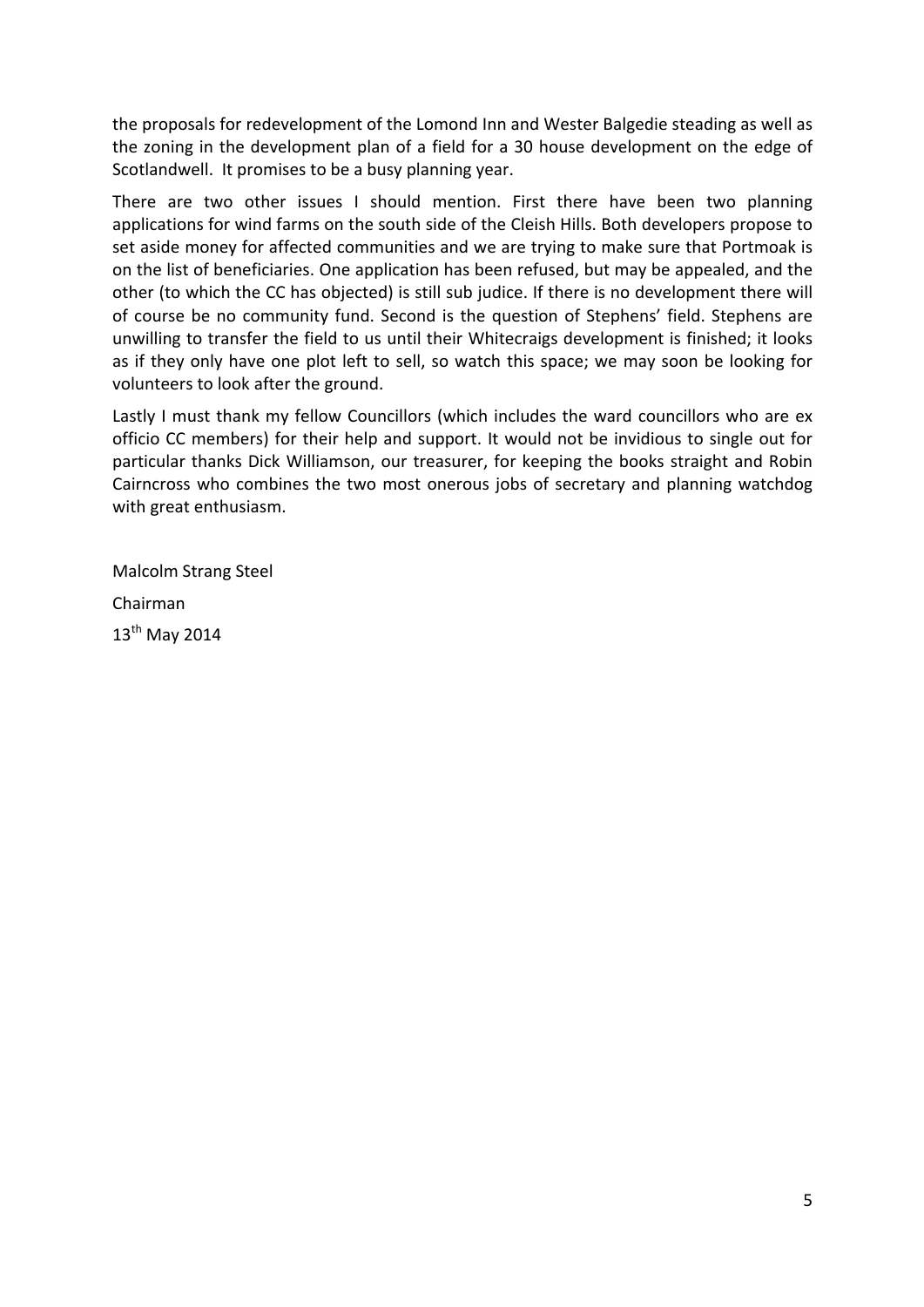# **Portmoak Community Council**

# **Draft Minutes of AGM held on Tuesday 13<sup>th</sup> May 2014 at Portmoak Primary School**

**1. Attendance:** CCllrs: Bruce Calderwood (Deputy Chair); Robin Cairncross (Secretary); Susan Forde; and Tom Smith; and WCllrs: Mike Barnacle; and Dave Cuthbert; and 29 members of the public.

Apologies: CCllrs: Malcolm Strang Steel (Chairman); Richard Williamson (Treasurer) and WCllrs: Joe Giacopazzi and Willie Robertson.

- **2. Previous minutes:** The Minutes of the Meeting held on 14<sup>th</sup> May 2013 were approved.
- **3. Matters Arising from Previous Minutes:**

None.

4. **Chairman's Annual Report.** The CC received the Chairman's Report:

I must begin my report by paying tribute to my predecessor, Malcolm Parkin, whom ill health compelled to retire last August. Malcolm chaired us with a light and friendly touch and we shall miss his wise counsel and the benefit of his wide range of contacts in many spheres.

Since Malcolm's retirement we have been a council of six, our minimum. That gives us the opportunity to take on up to three more and we would very much like to do so to spread the load. Please let us know if you are interested in the role. If you are under sixty so much the better!

It has been a year of worrying away at long standing problems and I am glad to say that we have made some progress. The first advance is the construction of the inter -Balgedie path, now almost finished. We plan to have an official opening (anything the Heritage Trail can do we can do just as well!) soon. Our thanks for making this happen go to our funders, SUSTRANS, SITA Trust and PKC principally, to TRACKS and particularly George Lawrie for coordinating the project and to Robin Cairncross for his worrying of those bodies to make sure that the whole project did happen.

Bruce Calderwood has taken on roads issues in a methodical way and has made progress; at last we have warning signs back on the New Gullet bridge, a sign for Scotlandwell's gardening award and the imminent replacement of the dead cats eyes in the A911 with live ones. There are bigger issues in hand. It is apparent that PKC are not fully informed as to the number of accidents that take place on the A911, and consequently their decisions are based on inaccurate information. We are pressing for an extension of a speed limit along the Leslie road at least as far as West Bowhouse, where this is a particular problem. We are also pressing for some form of deterrence for HGVs wishing to use the A911 as a through route from the M90 to Glenrothes and beyond. In the very long term it would help if the A911 were to be downgraded.

Tom Smith has formed a paths group and has been listing priorities for action. It is apparent that if any action needs to be taken in respect of a core path or right of way it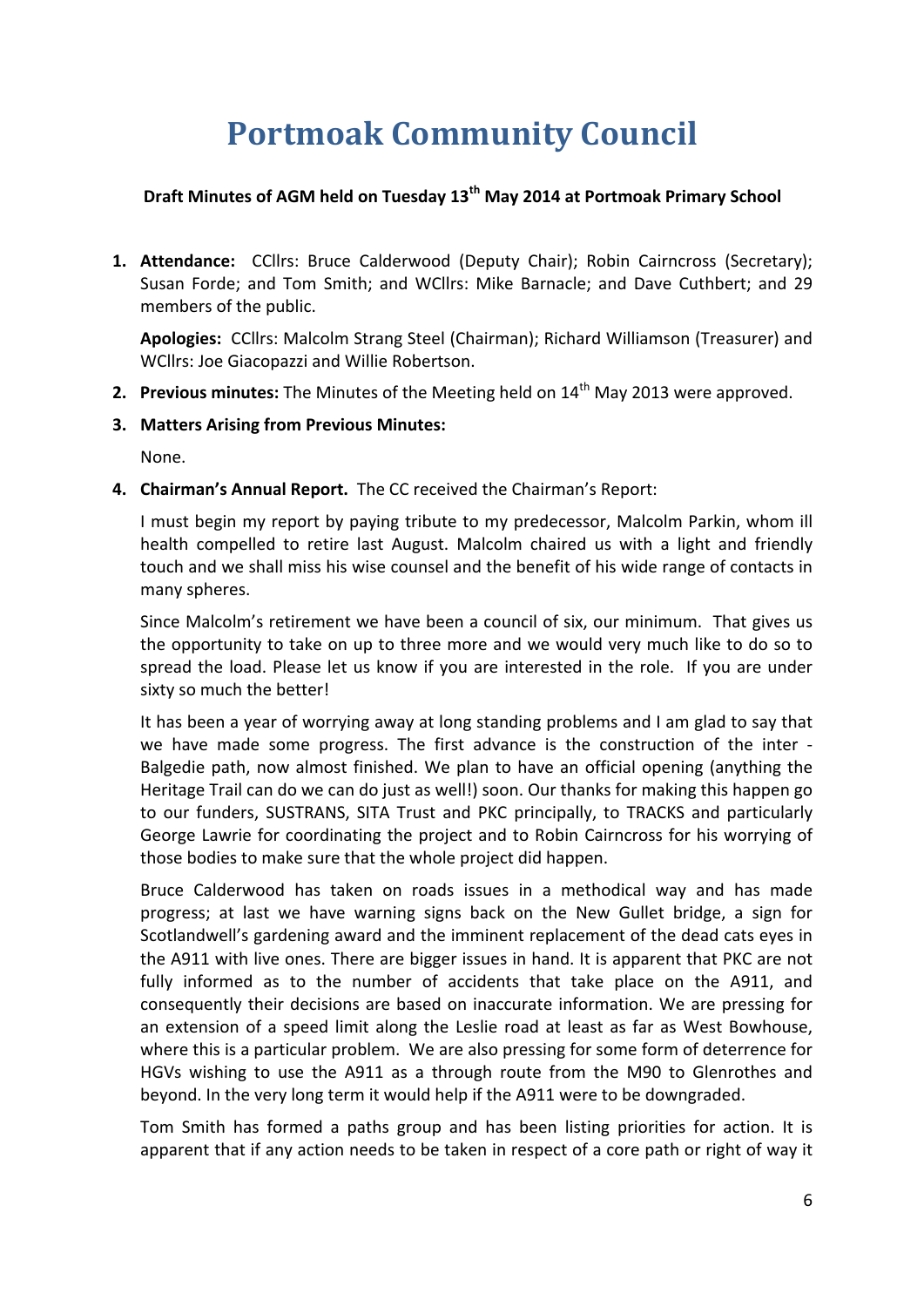will have to be done locally; so Tom is looking for volunteers, road building experience an advantage!

Planning matters, as usual, have taken up a good deal of time. For most of the year it has been a question of trying to ensure that planning conditions of interest to the community are observed. PKC seem very reluctant to enforce their own conditions and it is a frustrating business. We can however look forward to a path between the centre of the Wellside development and the Green and safe sightlines at the entrance to Kilmagadwood; and we are determined that the developer contribution specifically for Portmoak school should end up in the right hands. It has been noticeable that the number of planning applications for new buildings has increased since the New Year and there are others in the pipeline such as the proposals for redevelopment of the Lomond Inn and Wester Balgedie steading as well as the zoning in the development plan of a field for a 30 house development on the edge of Scotlandwell. It promises to be a busy planning year.

There are two other issues I should mention. First there have been two planning applications for wind farms on the south side of the Cleish Hills. Both developers propose to set aside money for affected communities and we are trying to make sure that Portmoak is on the list of beneficiaries. One application has been refused, but may be appealed, and the other (to which the CC has objected) is still sub judice. If there is no development there will of course be no community fund. Second is the question of Stephens' field. Stephens are unwilling to transfer the field to us until their Whitecraigs development is finished; it looks as if they only have one plot left to sell, so watch this space; we may soon be looking for volunteers to look after the ground.

Lastly I must thank my fellow Councillors (which includes the ward councillors who are ex officio CC members) for their help and support. It would not be invidious to single out for particular thanks Dick Williamson, our treasurer, for keeping the books straight and Robin Cairncross who combines the two most onerous jobs of secretary and planning watchdog with great enthusiasm.

Malcolm Strang Steel Chairman

#### **5. Treasurer's Annual Report.**

The Treasurer provided audited accounts for the year to  $31<sup>st</sup>$  March 2014 and included a report and explanation of the funds in hand. At the year end there was: £43.15 in the General Account; and £771.05 in the Michael Bruce Way Account giving a total of £814.20. The CC approved the audited accounts.

The full Income and expenditure of the CC's accounts can be found on the CC website.

#### **6. Office Bearers for 2014-15**

The following office bearers were appointed for the year 2014-15

*Chairman: CCllr Malcolm Strang Steel* 

Proposed by CCllr Tom Smith and Seconded by CCllr Susan Forde

**Secretary: CCllr Robin Cairncross** 

Proposed by CCIIr Tom Smith and Seconded by CCIIr Susan Forde